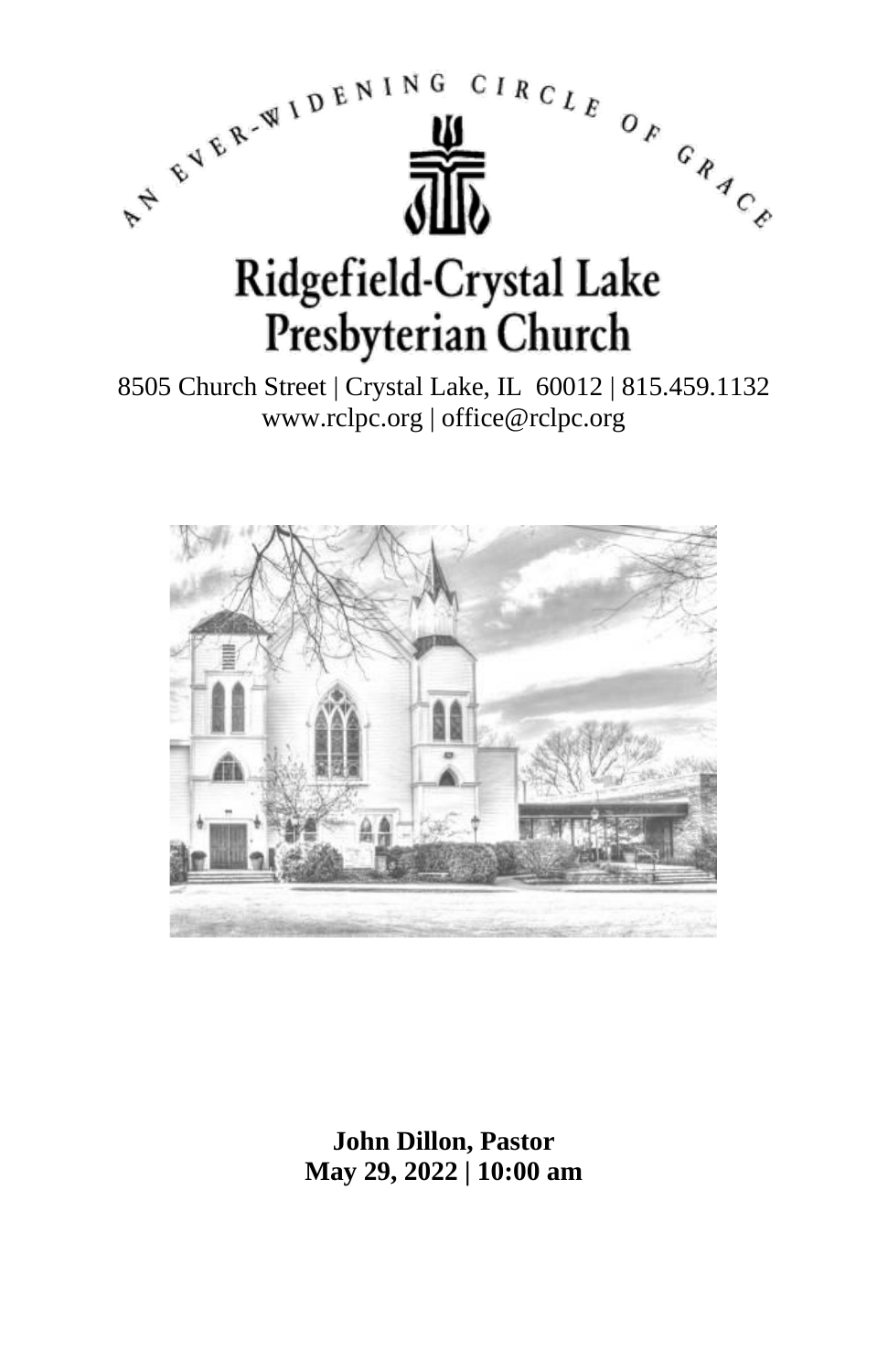# **WE GATHER IN GRACE**

*A "+" indicates all are invited to stand in either body or spirit. Reminders: Our worship service is being livestreamed and is on Zoom.*

WORDS OF WELCOME

 $+HYMN$  409; GOD IS HERE!

#### +CALL TO WORSHIP

- One: Come and see, Jesus is here, come and worship God, made known to us through the life, death and resurrection of Jesus.
- **All: Come and worship, the three in one who is in us and around us. The great mystery who loves us. Come and worship the living God.**

+HYMN 260: ALLELUIA! SING TO JESUS

### PRAYER OF CONFESSION

- One: God of righteousness, made known to us through Jesus Christ, and the nudging of the Spirit. We come in humility to seek forgiveness for what we have failed to do and what we have done.
- **All: Lord Jesus, you who intercede on our behalf, we bring you, our prayers. Our sense of who we are and who we might be is limited by our oft wandering nature. Your commands often left unfulfilled. Forgive us, Lord, and walk with us into a new day reminding us that we are one with you, and that it is your and our delight to serve the great commonwealth of glory. Amen.**

SUNG RESPONSE: JESUS CHRIST SON OF GOD John Bell **Jesus Christ, Son of God, have mercy upon us. Jesus Christ, Son of God, have mercy upon us.**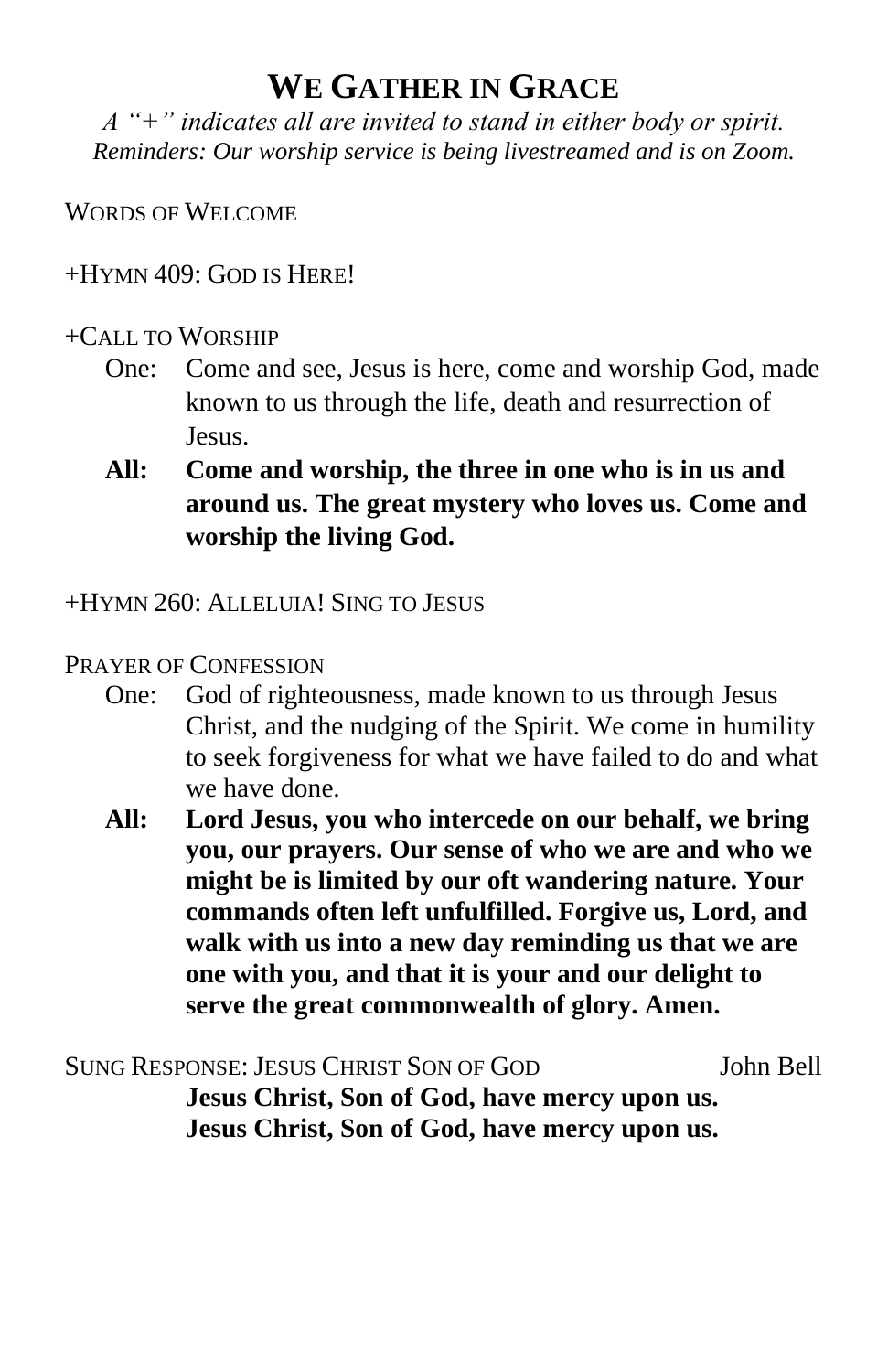ABSOLUTION AND PASSING OF THE PEACE

One: Accept the Peace of Christ. A Peace that is filled with play. A Peace that is filled with community. A Peace that is filled with singing and laughter. A Peace that includes everyone. A Peace that is safe and shared. A Peace that is home to love.

+SUNG RESPONSE: REACH OUT YOUR HAND IN PEACE Lucy Smith **Reach out your hand in peace Reach out your hand in peace. Reach out your hand in peace. In return you'll feel God's love.**

# **WE GROW IN GRACE**

| <b>SCRIPTURE READING:</b>                         |                | Philippians 2: 1-11 |
|---------------------------------------------------|----------------|---------------------|
| ANTHEM: GOD LOVED THE WORLD SO MUCH               |                | John Bell           |
| <b>MESSAGE</b>                                    | " $1023$ or 5" | Rev. John Dillon    |
| ORDINATION AND INSTALLATION OF ELDERS AND DEACONS |                |                     |

+GOD, OUR NATION FEELS THE LOSS Carolyn Winfrey Gillette

PRAYERS OF THE PEOPLE AND THE LORD'S PRAYER

**Our Father, who art in heaven, hallowed be thy name. Thy kingdom come, thy will be done, on earth as it is in heaven. Give us this day our daily bread; and forgive us our debts, as we forgive our debtors; and lead us not into temptation, but deliver us from evil. For thine is the kingdom, and the power, and the glory, forever. Amen.**

OFFERING: I HAVE LOVED YOU Michael Joncas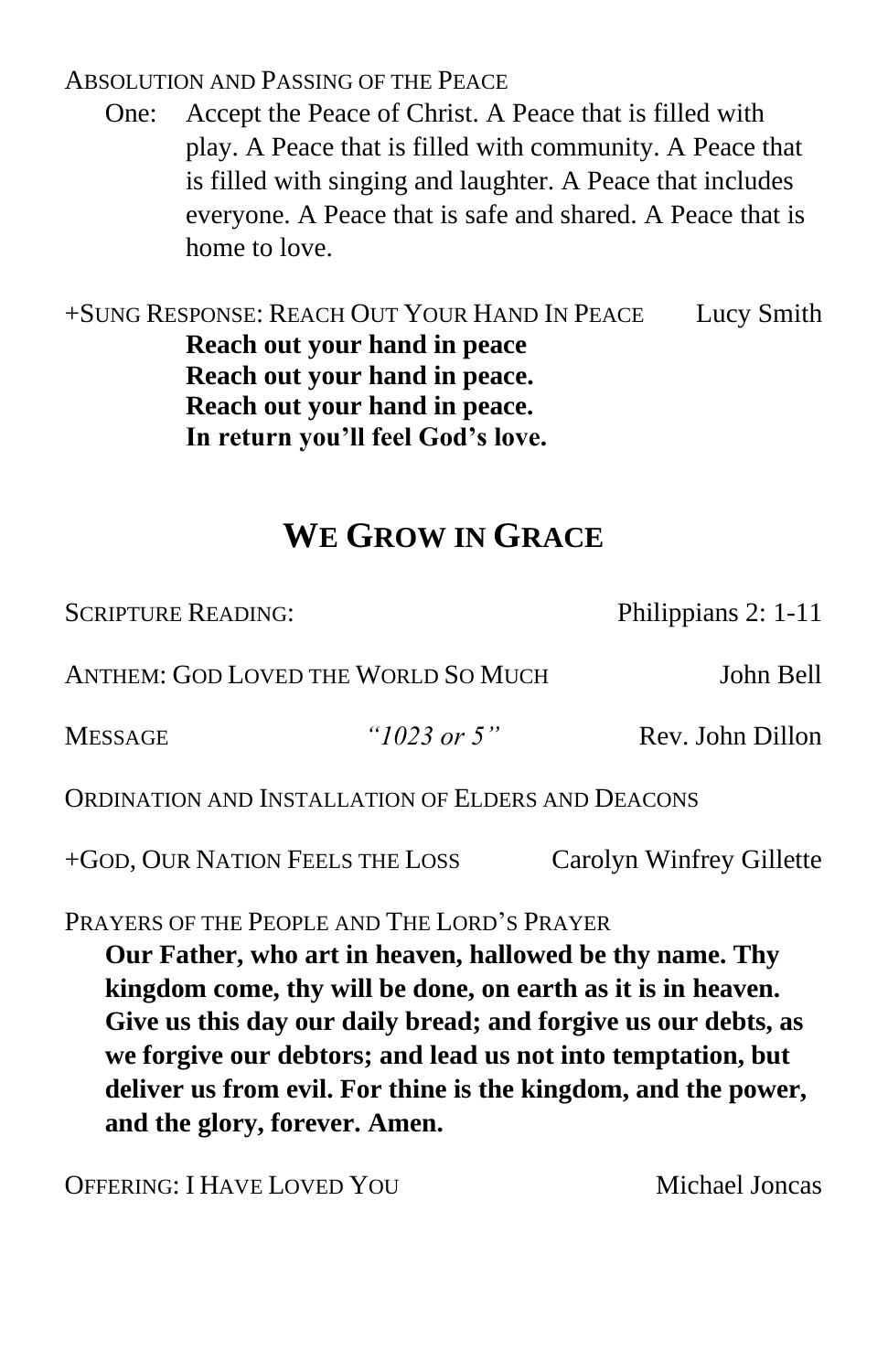+DOXOLOGY GTG 607

**Praise God, from whom all blessings flow; praise Christ, all people here below; praise Holy Spirit evermore; praise Triune God, whom we adore. Amen.**

+PRAYER OF DEDICATION

# **WE GO IN GRACE**

+SENDING

HYMN #834: PRECIOUS LORD, TAKE MY HAND

*We gather in grace, we grow in grace, we go in grace… The journey continues in an ever-widening circle of grace.*

──────

────── MUSIC LEADERS: ANTHONY JAY HOUSTON AND SCOTT IDDINGS ACCOMPANISTS: ANN LEGG AND MIKE GRISWOLD TECHNICAL DIRECTOR: STEVE CONNELL



*Visit Our Welcome Page… [rclpc.org/welcomeToRCLPC.html](http://rclpc.org/welcomeToRCLPC.html)*

GLORY TO GOD HYMNAL USED UNLESS OTHERWISE NOTED ©CCLI LICENSE #1857579 | USED BY PERMISSION. ©OneLicense.Net License #A-708421 | Used by permission. ©Christian Copyright Solutions (CCS) License #13561 | Used by permission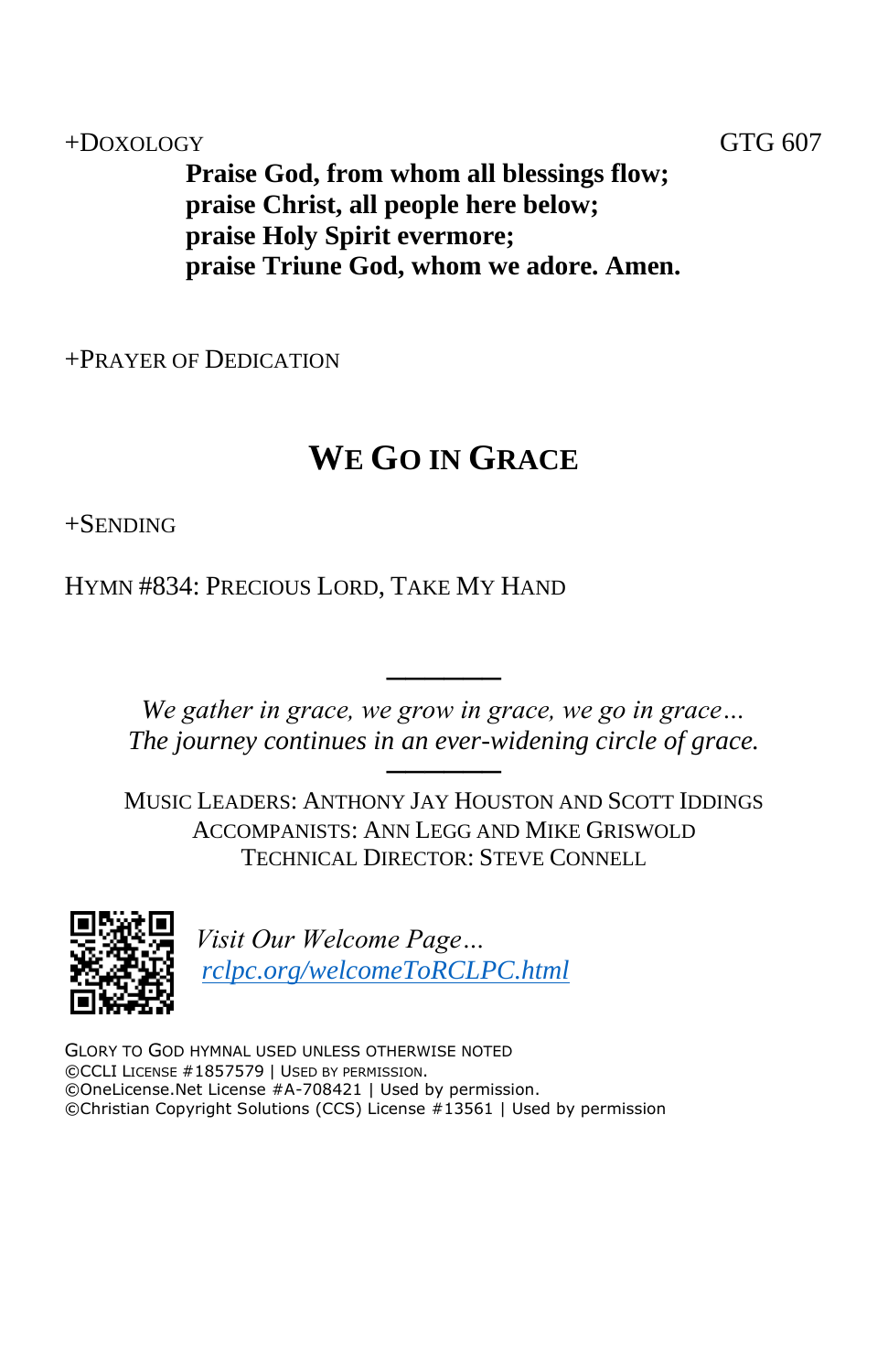### **Hymn 409 : God is Here!**

God is here! As we your people meet to offer praise and prayer, may we find in fuller measure what it is in Christ we share. Here, as in the world around us, all our varied skills and arts wait the coming of the Spirit into open minds and hearts.

Here are symbols to remind us of our lifelong need of grace; here are table, font, and pulpit; here the cross has central place. Here in honesty of preaching, here in silence, as in speech, here, in newness and renewal, God the Spirit comes to each.

Here our children find a welcome in the Shepherd's flock and fold; here, as bread and wine are taken, Christ sustains us as of old. Here the servants of the Servant seek in worship to explore what it means in daily living to believe and to adore.

Lord of all, of church and kingdom, in an age of change and doubt keep us faithful to the gospel; help us work your purpose out. Here, in this day's dedication, all we have to give, receive: we, who cannot live without you, we adore you! We believe!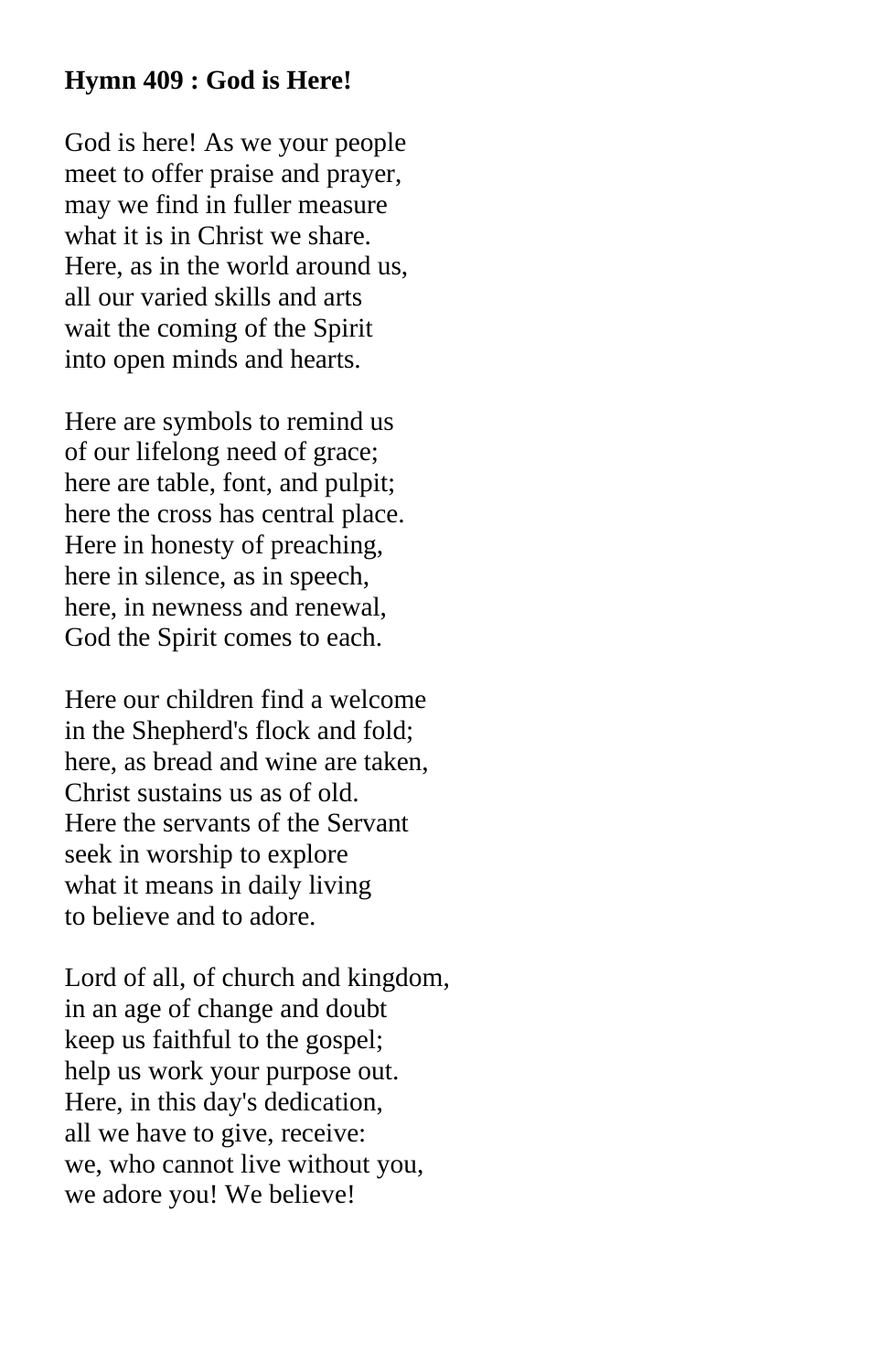### **Hymn 260: Alleluia! Sing to Jesus**

Alleluia! Sing to Jesus; his the scepter, his the throne; Alleluia! his the triumph, his the victory alone! Hark! The songs of peaceful Zion thunder like a mighty flood: "Jesus out of every nation has redeemed us by his blood."

Alleluia! Not as orphans are we left in sorrow now; Alleluia! he is near us; faith believes nor questions how. Though the cloud from sight received him, when the forty days were o'er, shall our hearts forget his promise: "I am with you evermore"?

Alleluia! Bread of angels, here on earth our food, our stay; Alleluia! here the sinful flee to you from day to day. Intercessor, friend of sinners, earth's redeemer, hear our plea where the songs of all the sinless sweep across the crystal sea.

Alleluia! King eternal, Lord omnipotent we own; Alleluia! born of Mary, earth your footstool, heaven your throne. As within the veil you entered, robed in flesh, our great high priest; here on earth both priest and victim in the eucharistic feast.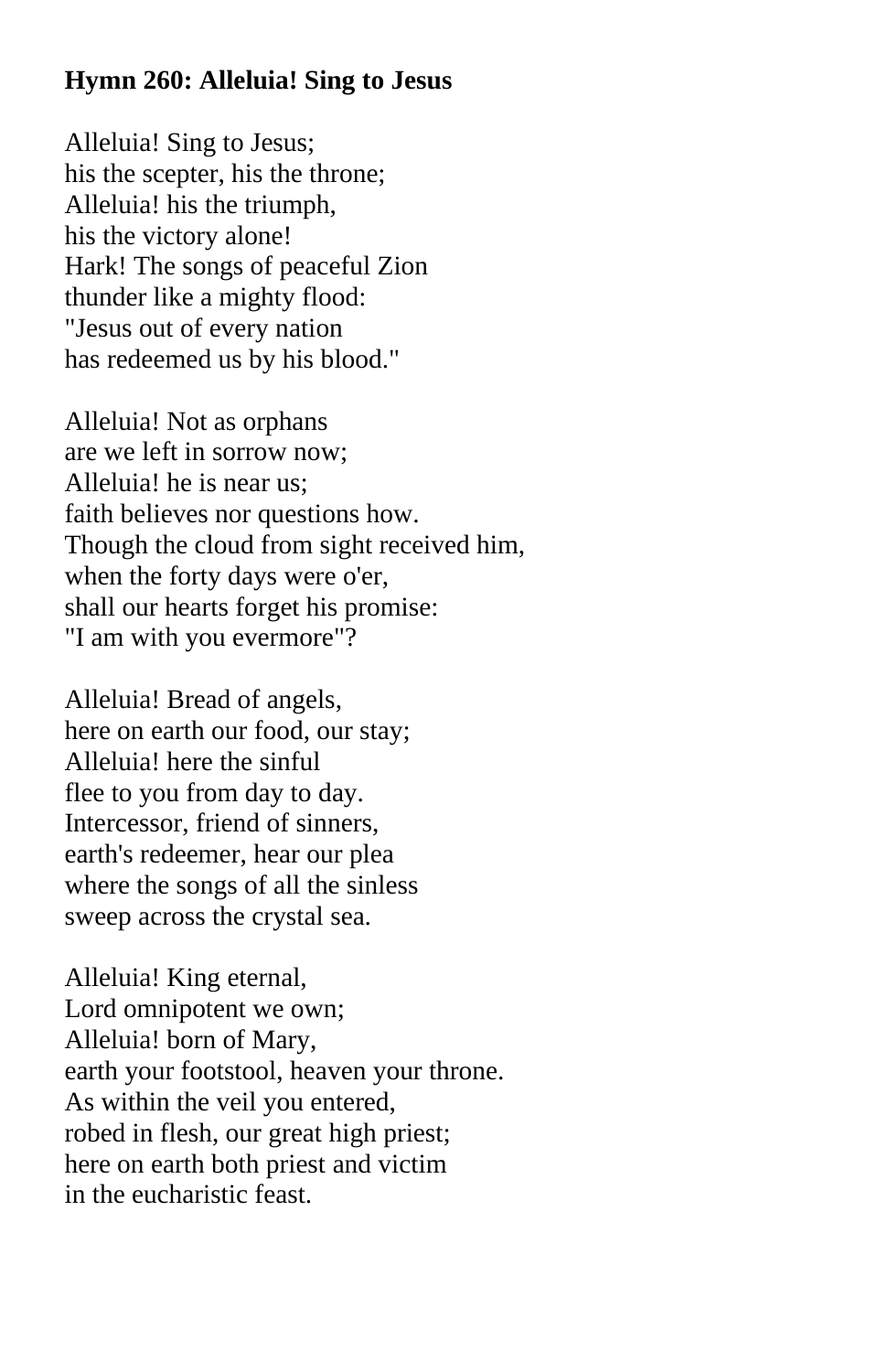## **Hymn #834: Precious Lord, Take My Hand**

1 Precious Lord, take my hand; lead me on, help me stand; I am tired, I am weak, I am worn. Through the storm, through the night, lead me on to the light; take my hand, precious Lord, lead me home.

2 When my way grows drear, precious Lord, linger near; when my life is almost gone, hear my cry, hear my call, hold my hand lest I fall; Take my hand, precious Lord, lead me home.